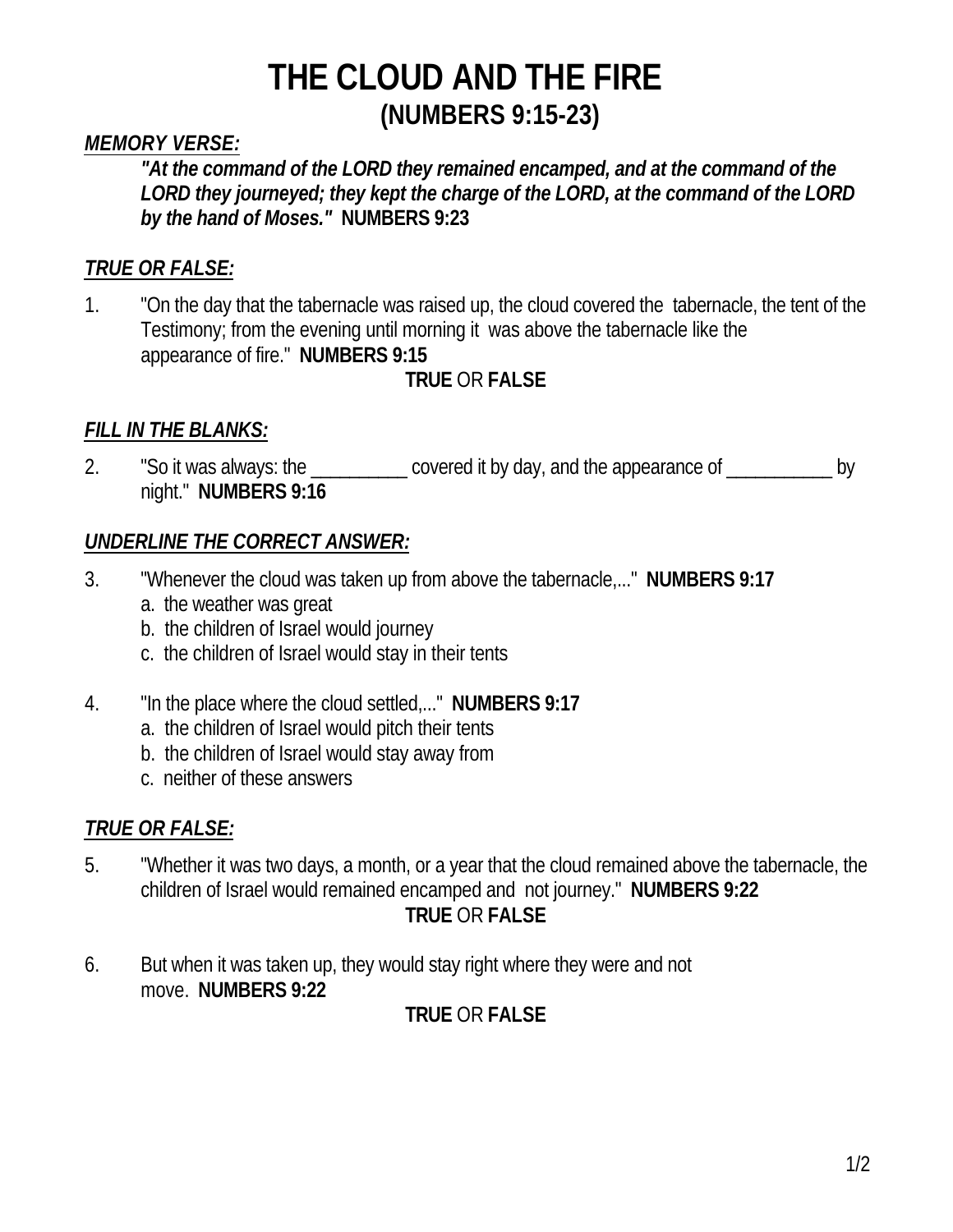#### *MEMORY VERSE:*

*"At the command of the LORD they remained encamped, and at the command of the LORD they journeyed; they kept the charge of the LORD, at the command of the LORD by the hand of Moses."* **NUMBERS 9:23**

#### *FILL IN THE BLANKS:*

- 1. "On the day that the tabernacle was raised up, the cloud covered the tabernacle, the tent of the Testimony; from the \_\_\_\_\_\_\_\_\_\_until \_\_\_\_\_\_\_\_\_\_\_\_\_it was above the tabernacle like the appearance of fire." **NUMBERS 9:15**
- 2. "So it was always: the \_\_\_\_\_\_\_\_\_\_ covered it by day, and the appearance of \_\_\_\_\_\_\_\_\_\_\_ by night." **NUMBERS 9:16**

#### *UNDERLINE THE CORRECT ANSWER:*

- 3. "Whenever the cloud was taken up from above the tabernacle,..." **NUMBERS 9:17**
	- a. the weather was great
	- b. the children of Israel would journey
	- c. the children of Israel would stay in their tents
	- d. there was a great feast

## *FILL IN THE BLANKS:*

- 4. "In the place where the cloud settled, the children of Israel would pitch their \_\_\_\_\_\_\_\_\_\_." **NUMBERS 9:17**
- 5. Whether it was two \_\_\_\_\_\_\_, a \_\_\_\_\_\_, or a \_\_\_\_\_\_ that the cloud remained above the tabernacle, the children of Israel would remained encamped and not journey." **NUMBERS 9:22**

## *TRUE OR FALSE:*

6. But when it was taken up, they would stay right where they were and not move. **NUMBERS 9:22**

## **TRUE** OR **FALSE**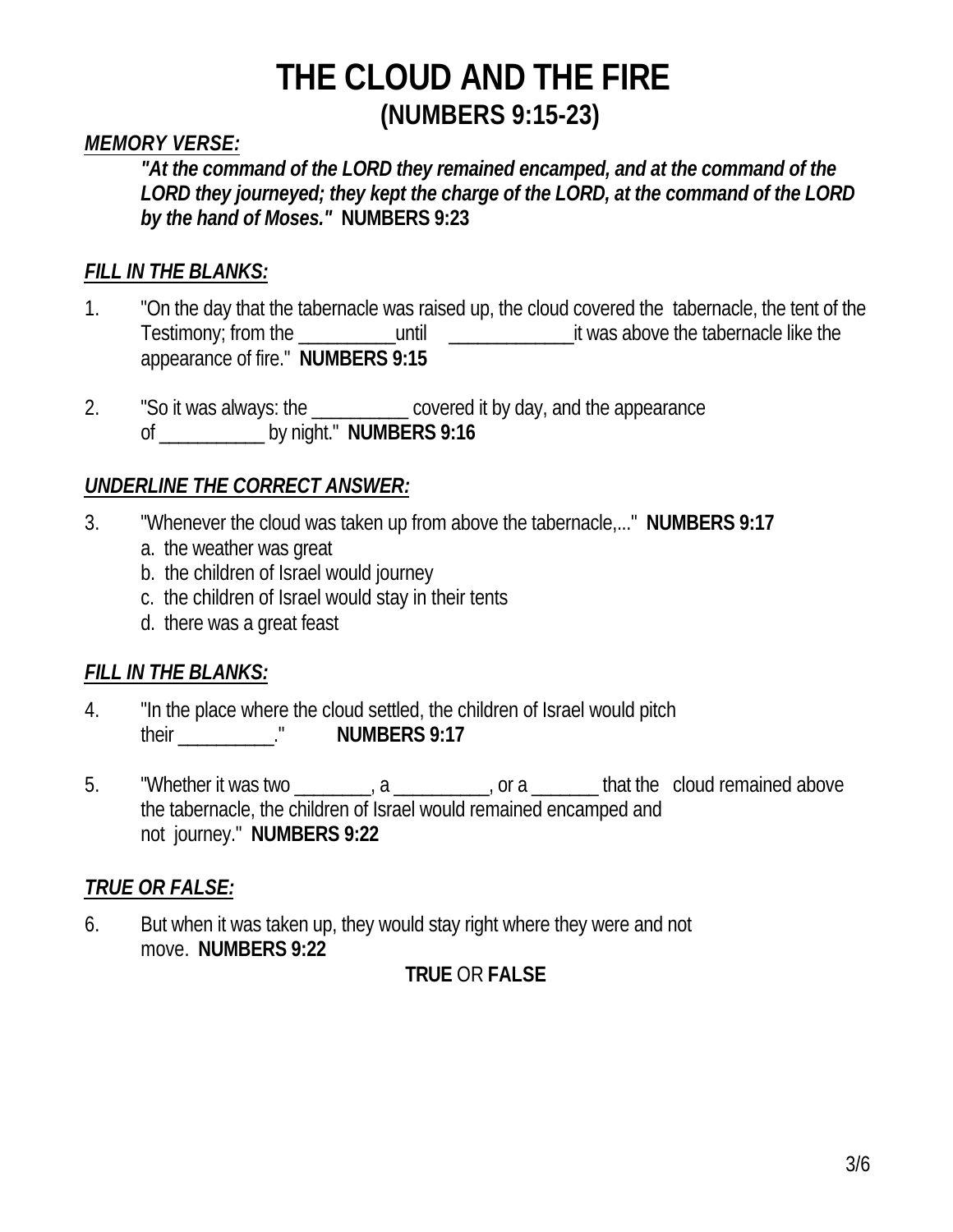

"And on the day that the tabernacle was reared up the cloud covered the tabernacle, *namely*, the tent of the testimony: and at even there was upon the tabernacle as it were the appearance of fire, until the morning." **NUMBERS 9:15**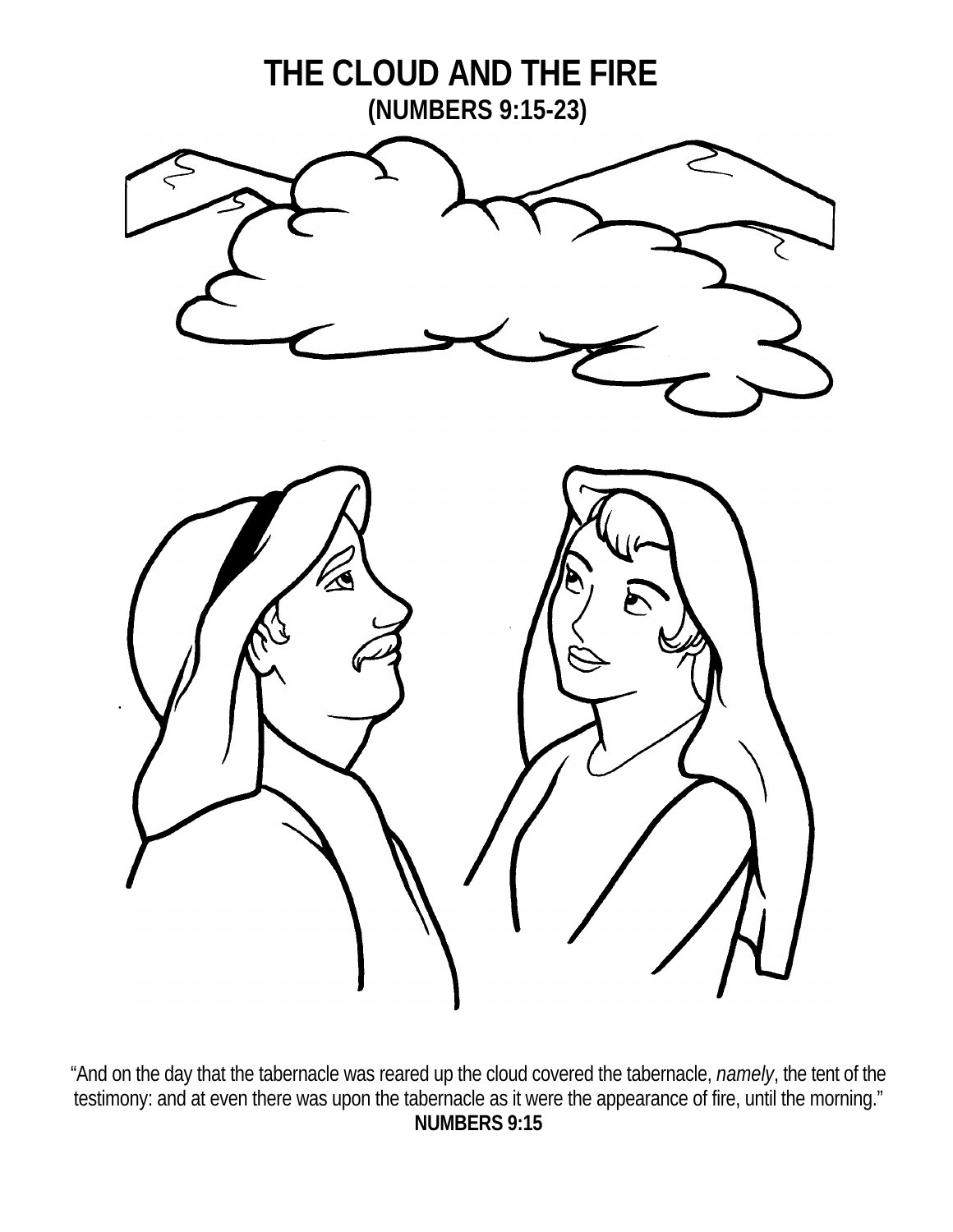

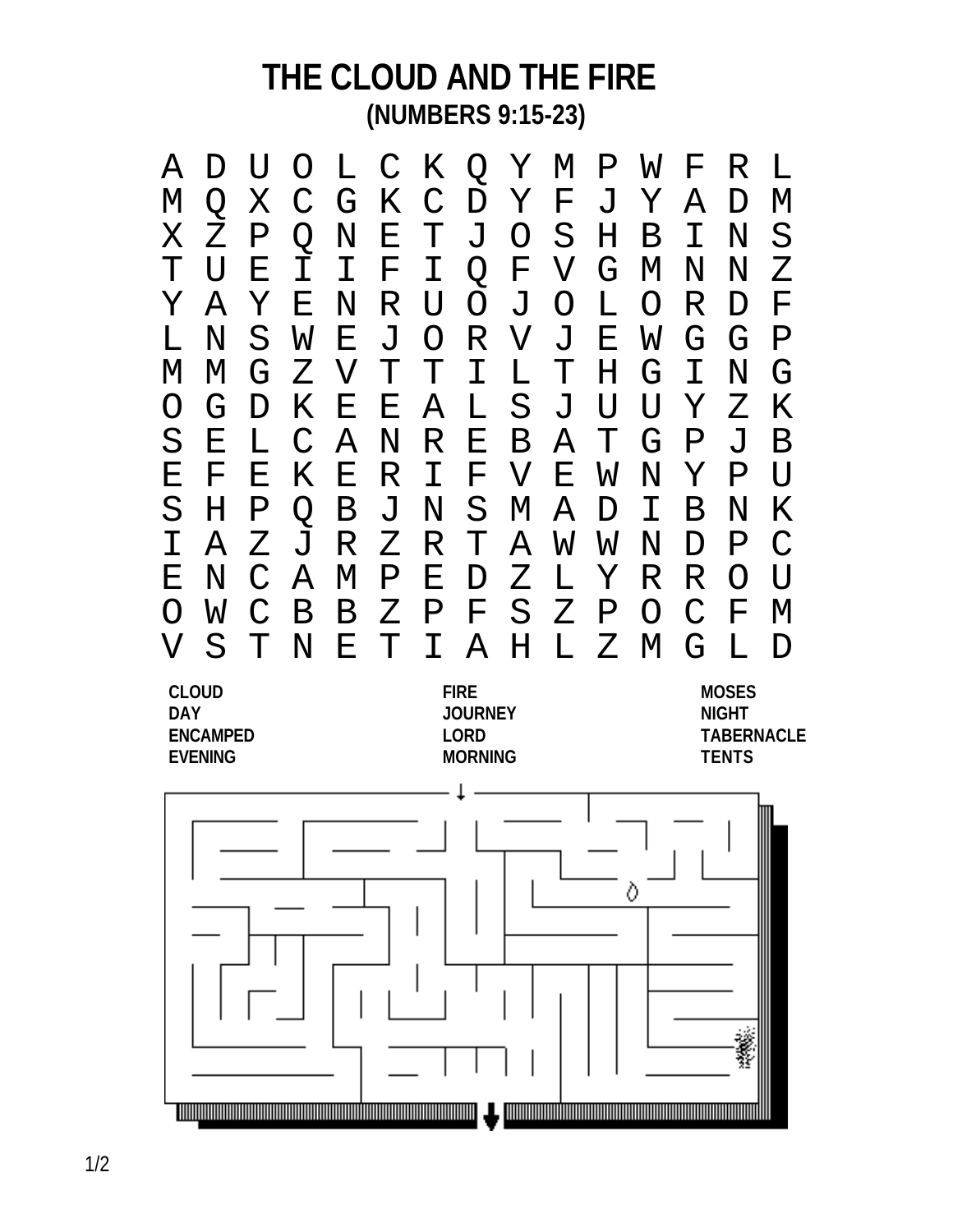H S V H Q T M O A T T K W K C W D T A B V R J T V N D B U A H I S G V L L L P H V V X Y P A G H U E V E N I N G U U A J G N T O T S W N T A T E S H C W F W D Y S G W H B A Q F I U T P I S T N E T Y K N D E A G L B V T N R I A G C W L Q S P B P L V Q I X E D E R Y G D H Z Y N M G K K V C J P N I R N R O W V R D H I U K K S D F I R E O Y N W B M B E N P S L G O P D A D U I N D E A B A G M A O V S P J C Z L I A T H Q Q N C F C Q M I U E S Q P L O C E Y I C L P R L Z N M R U J O S R Z O T T N U U N N P U E Y O F A M T P W O Z U N A C S E S O M O M C Y D G W M O W M C D L A A A K P U H J O Y D O I B S H F J D B F J M B Y T L A A D W V H B L Q M W R Z F K Y P F O L S L F T S J O K I Q Y A Z T S Q C E M R V U B L P D H L O R D Z N Q M U D O D E Y N E A T U S W L S J E K H J Q W J J N K U H O W O **CLOUD FIRE MOSES COMMAND JOURNEY NIGHT DAY LORD TABERNACLE ENCAMPED MORNING TENTS EVENING**Ò